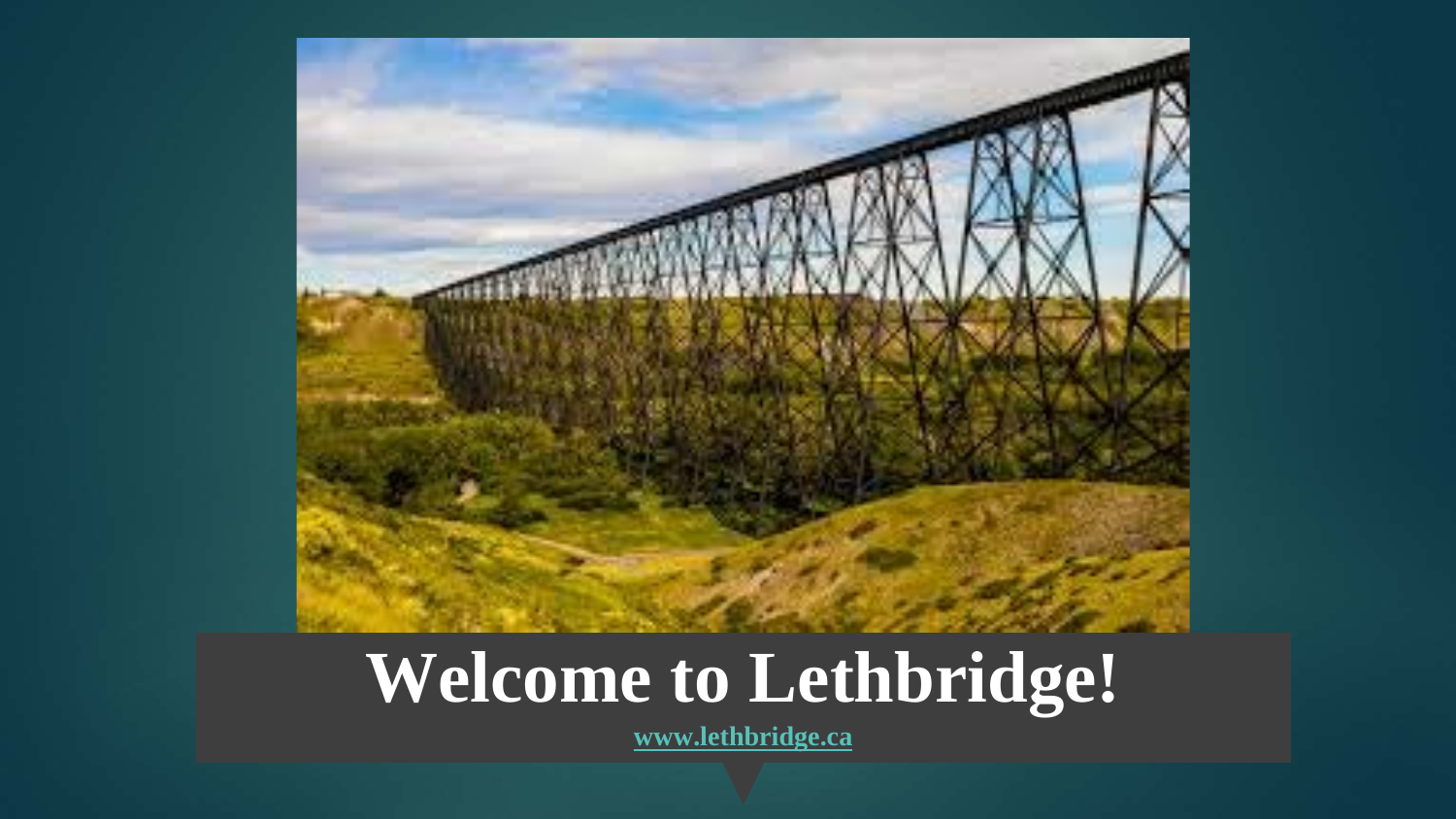



#### **Location**

 $>$  503 km (5 hrs) from Edmonton  $>$  212 km (2 hrs) from Calgary  $> 119$  km (1 hr 20 mins) from Waterton Lakes National Park

 $\sum$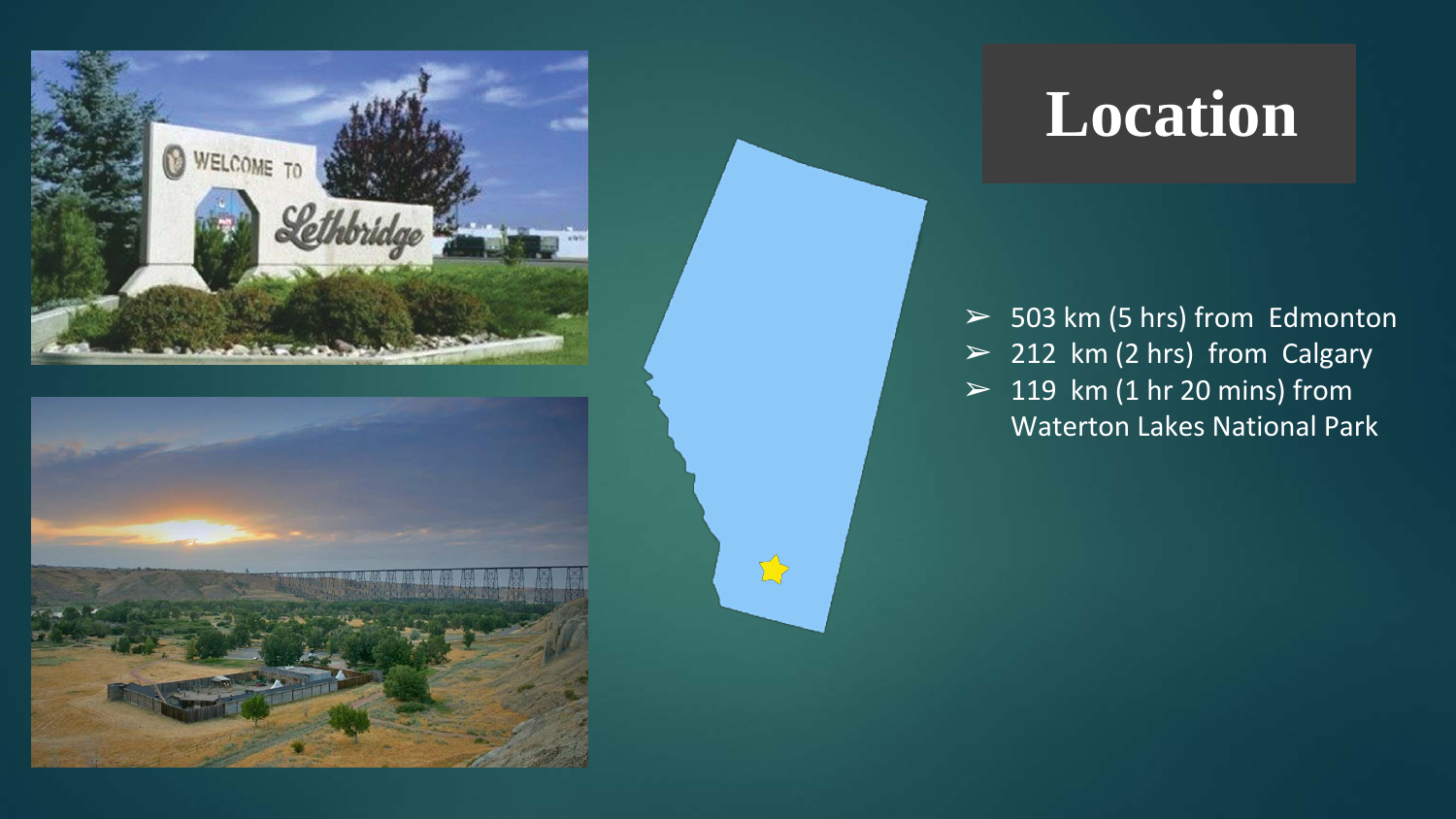



## **City of Lethbridge**

- $\triangleright$  City Population: 101,482
- $\blacktriangleright$  Median age: 37.2
- $\geq 16.3\%$  of population 65+
- $\triangleright$  Economic Base:
	- Agriculture
	- Tourism
- $\triangleright$  Renown for having the longest and highest trestle bridge in the world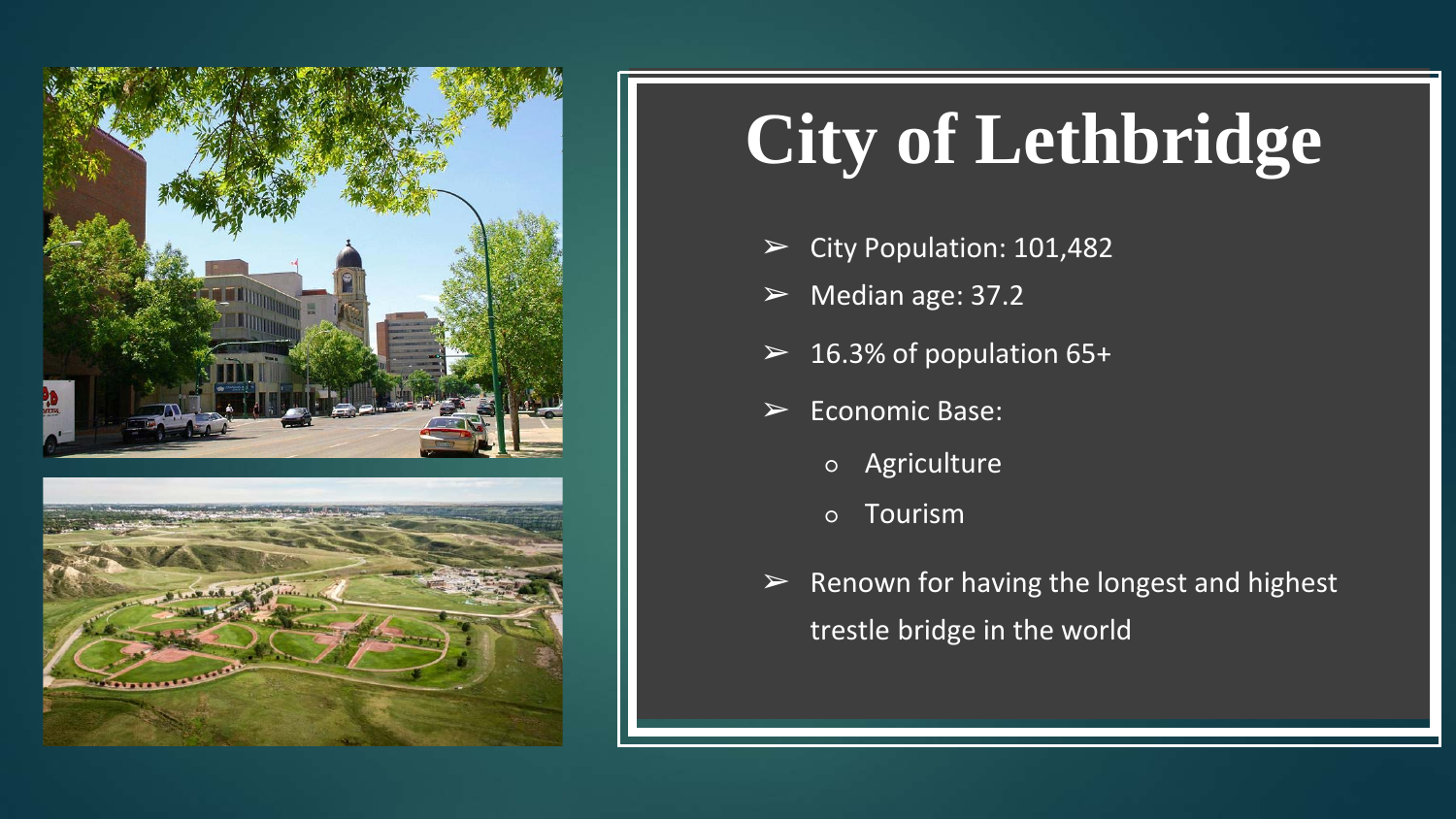







- ➢ Yates Memorial and Sterndale Bennett Theatre
- $\triangleright$  Enmax Centre
- ➢ Evergreen Golf Centre
- $\triangleright$  Stan Siwik Family Pool
- ➢ Henderson Outdoor Pool
- $\blacktriangleright$  Lethbridge Curling Club
- ➢ Servus Sport Centre
- ➢ Nikka Yuko Japanese Garden
- $\blacktriangleright$  Henderson Park

## **Recreation**

#### <https://tourismlethbridge.com>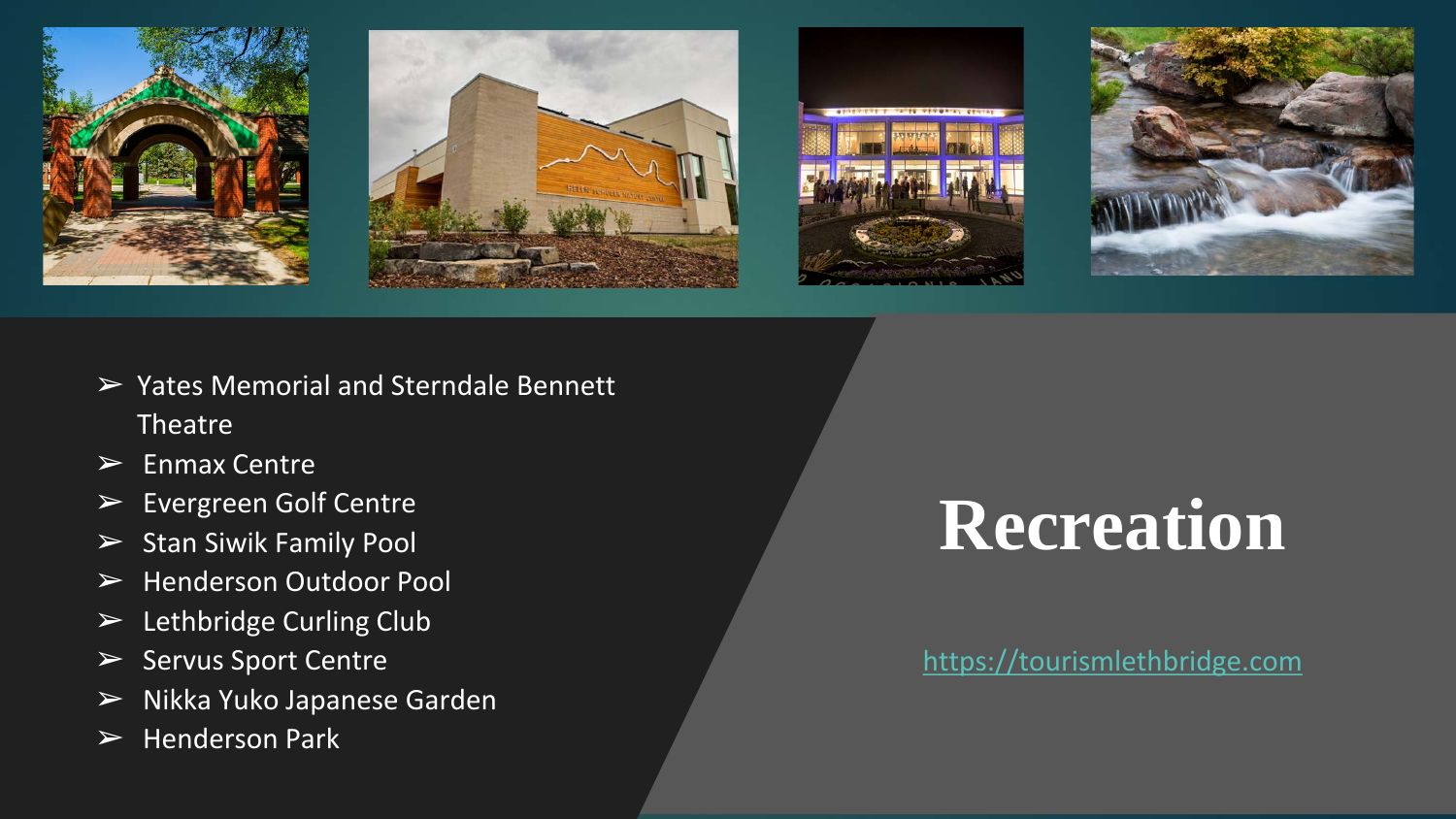## **Chinook Regional Hospital**

960 19 St S Lethbridge, AB T1J 1W5 (403) 388-6111

- $\geq$  24 hr Emergency care
- $\geq$  266 Active treatment beds
- $\geq$  336 Nursing home beds
- ➢ Jack Ady Regional Cancer Centre located within hospital
- $\triangleright$  Laboratory
- $>$  AADAC
- ➢ Community health services
- $\triangleright$  Family counselling
- $\triangleright$  Mental health services
- $\triangleright$  Social services
- $\triangleright$  Home care